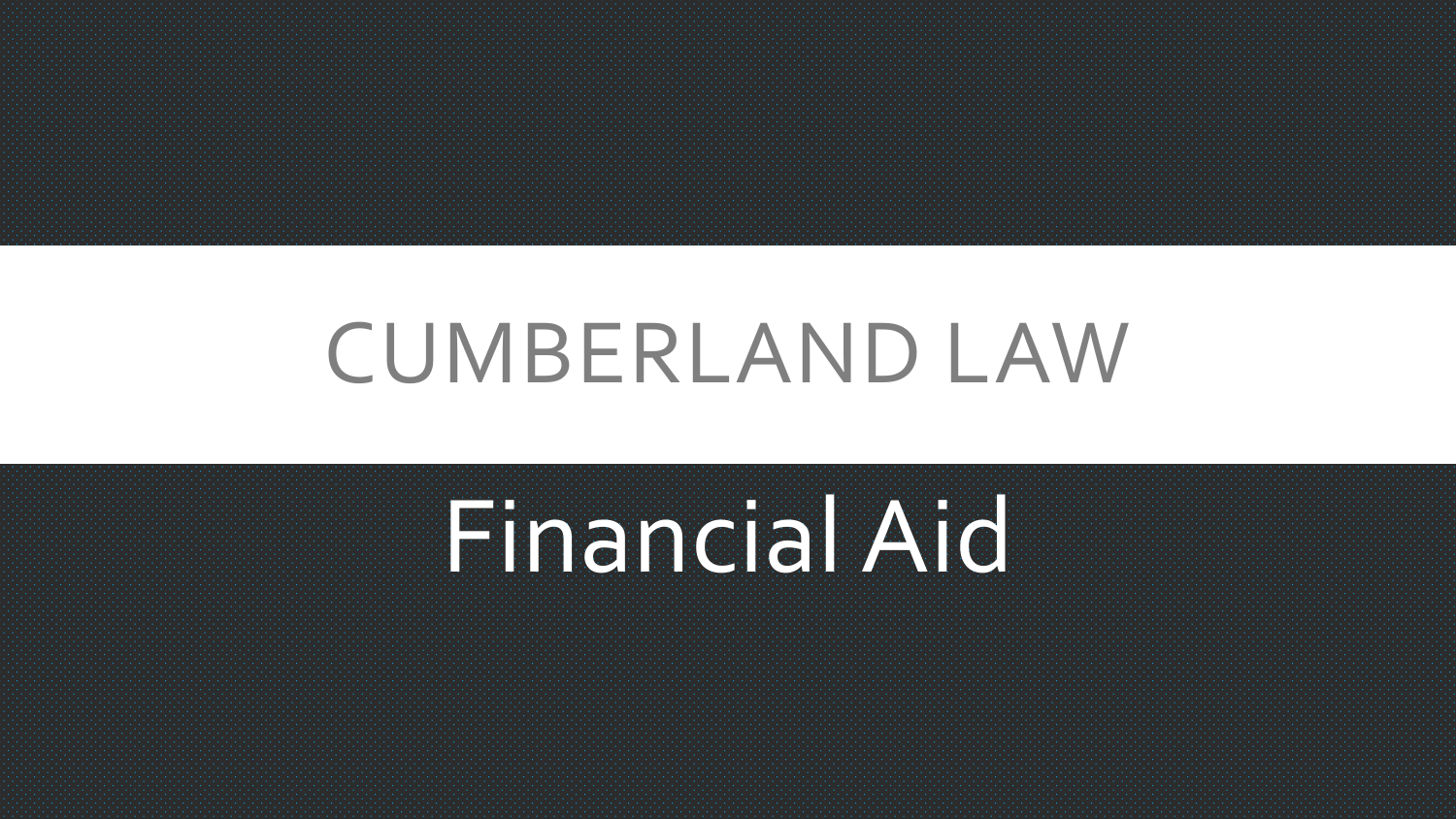### COMPONENTS OF COST OF ATTENDANCE

- **Books and Supplies**
- Additional Required Fees
- Loan Fees Budget
- Miscellaneous Expenses Budget
- Room and Board Budget (Residence Life)
- Transportation Budget
- **Tuition Budget**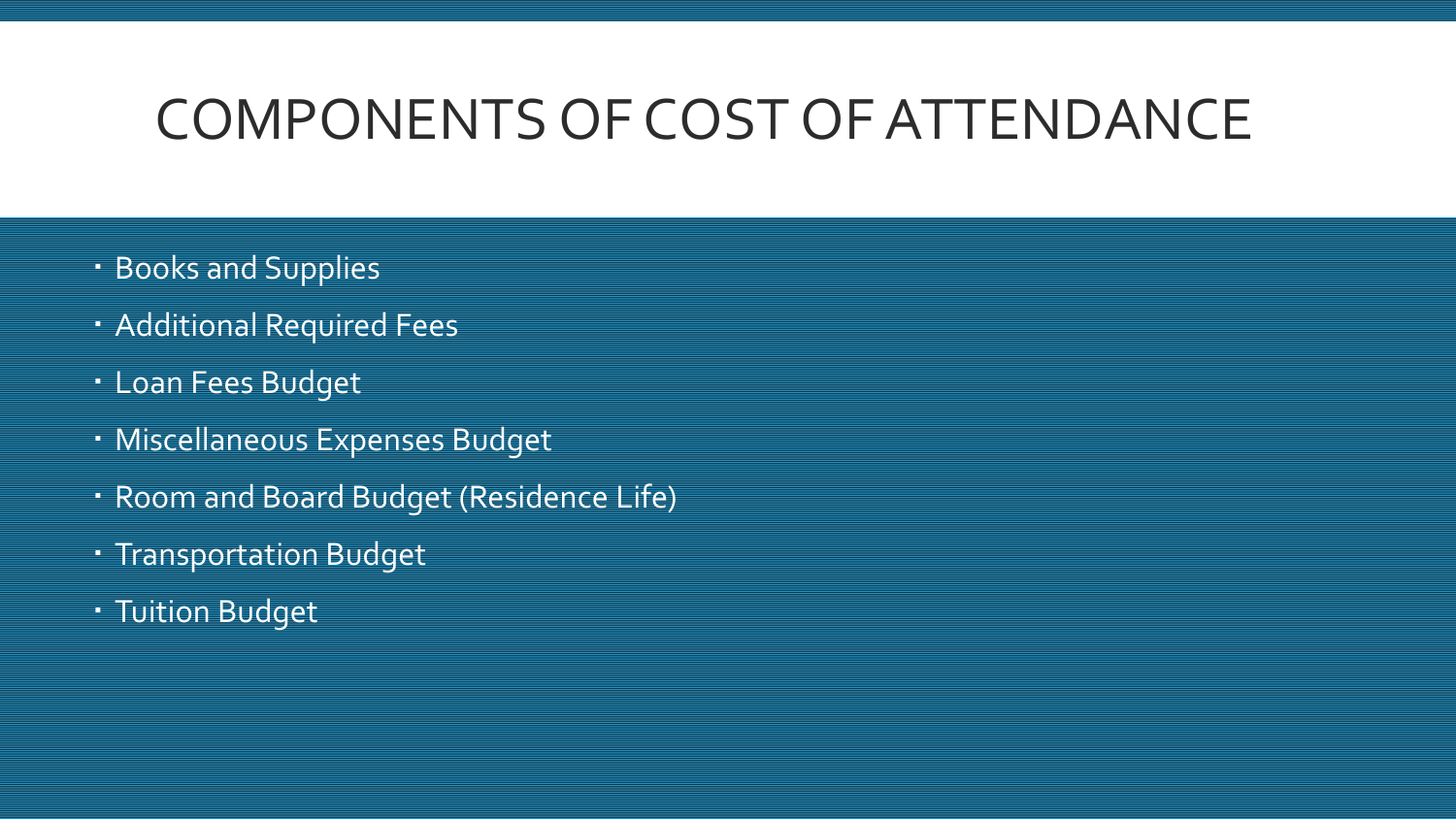### **COMPONENTS OF COST OF ATTENDANCE 2019-2020**

- Books and Supplies
- Additional Required Fees
- Loan Fees Budget
- Miscellaneous Expenses Budget
- Room and Board Budget
- Transportation Budget
- Tuition Budget
- $*52,000$
- \* \$550
- \$628
- $*$  \$3,284
- \$10,800
- \$1,750
- $540,788$
- \$59,800 Total Budget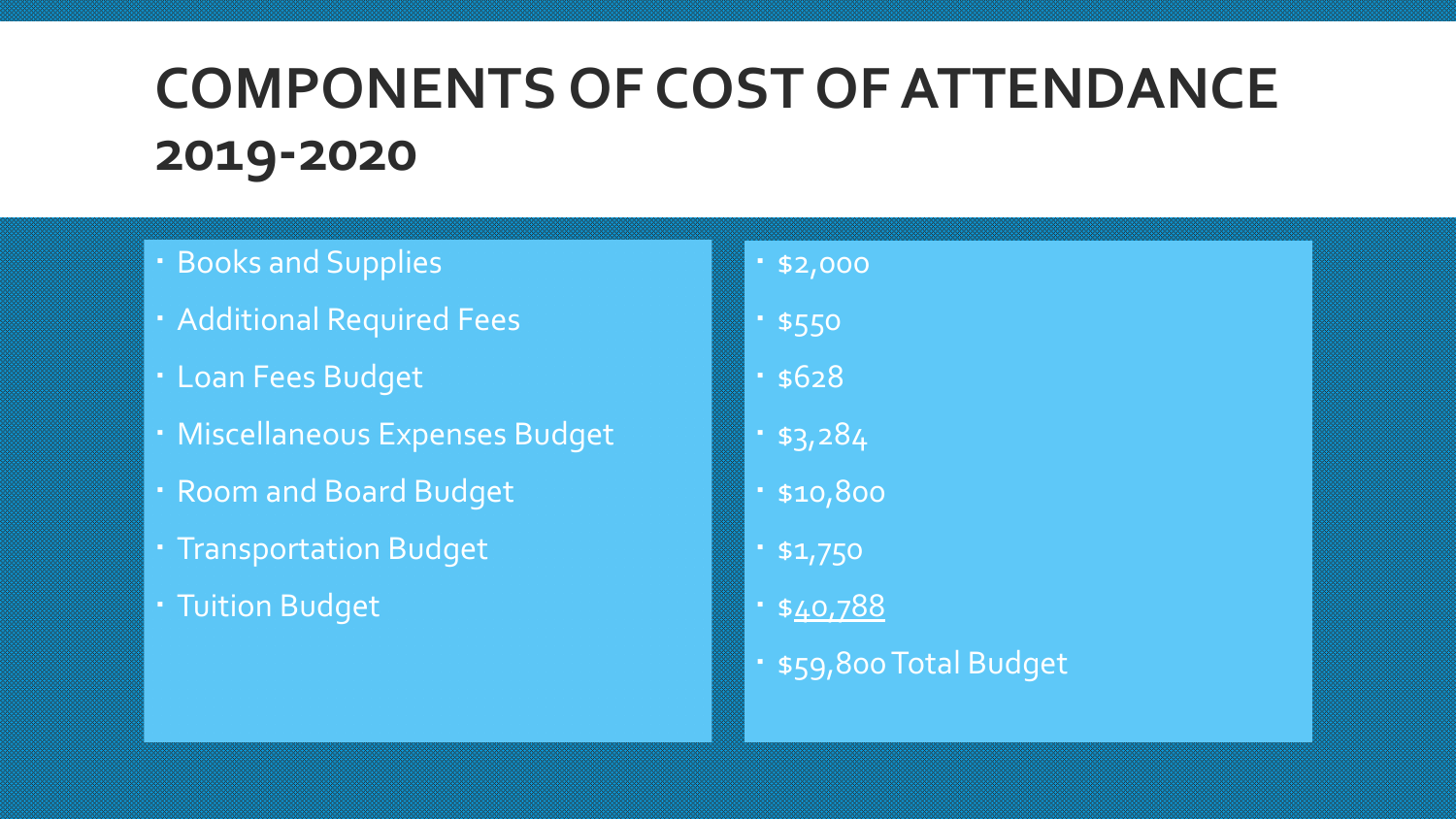### **COST OF ATTENDANCE/BUDGET**

- 2019-2020 Cumberland budget: \$59,800
- Scholarship: \$20,000
- Unsubsidized Stafford Loan: \$20,500
- Grad Plus Loan (credit based loan): \$19,300
- These numbers are essentially broken in half as the budget typically refers to the fall/spring semesters.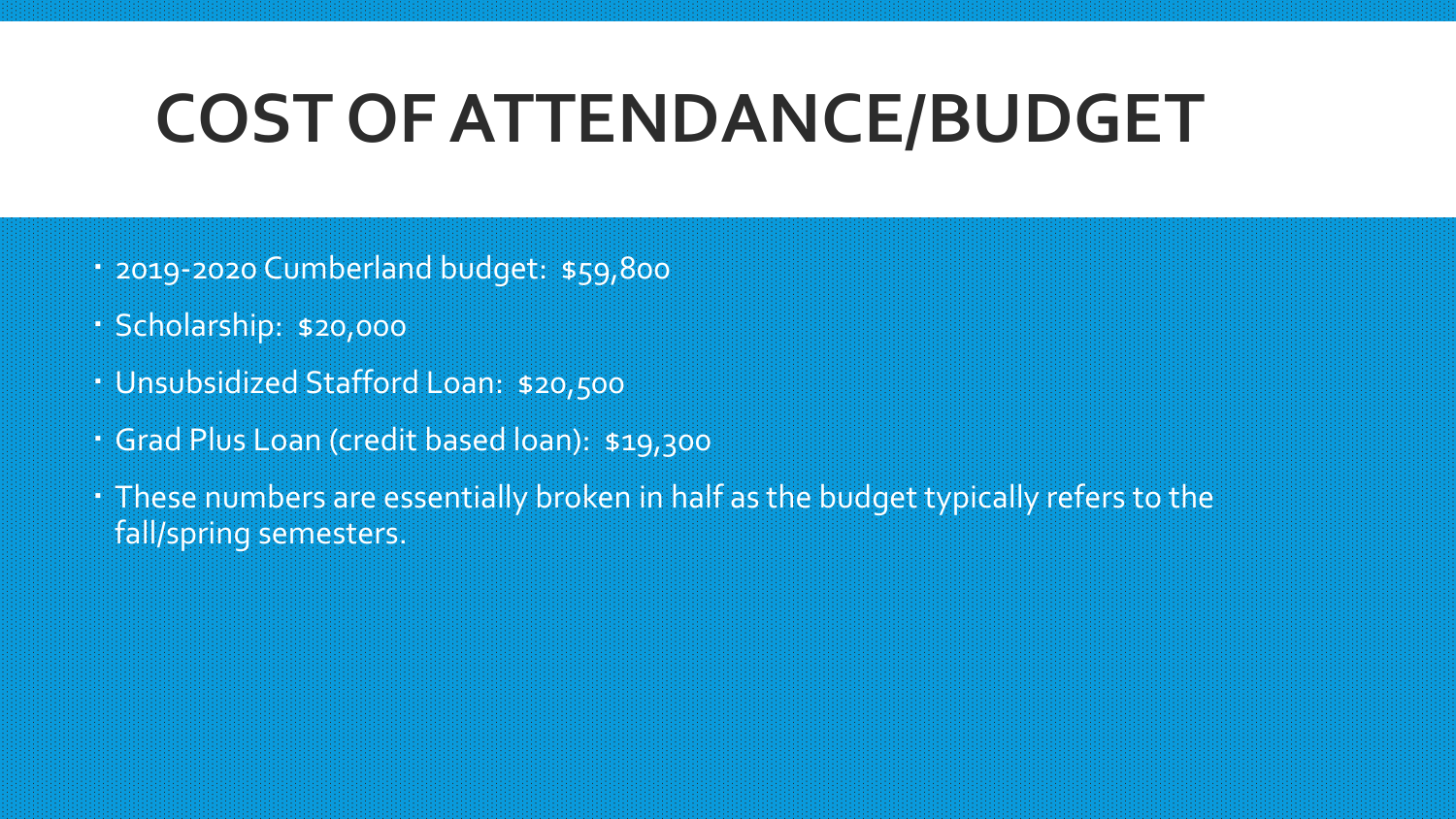#### **STEPS TO SECURE FEDERAL FINANCIAL AID**

- Complete the 2020-2021 FAFSA. It has been available since 10/1/2019
- Samford is a trailing school. This FAFSA will carry students through the summer of 2021
- Private loan options .
- 2020 Summer School? 2019/2020 FAFSA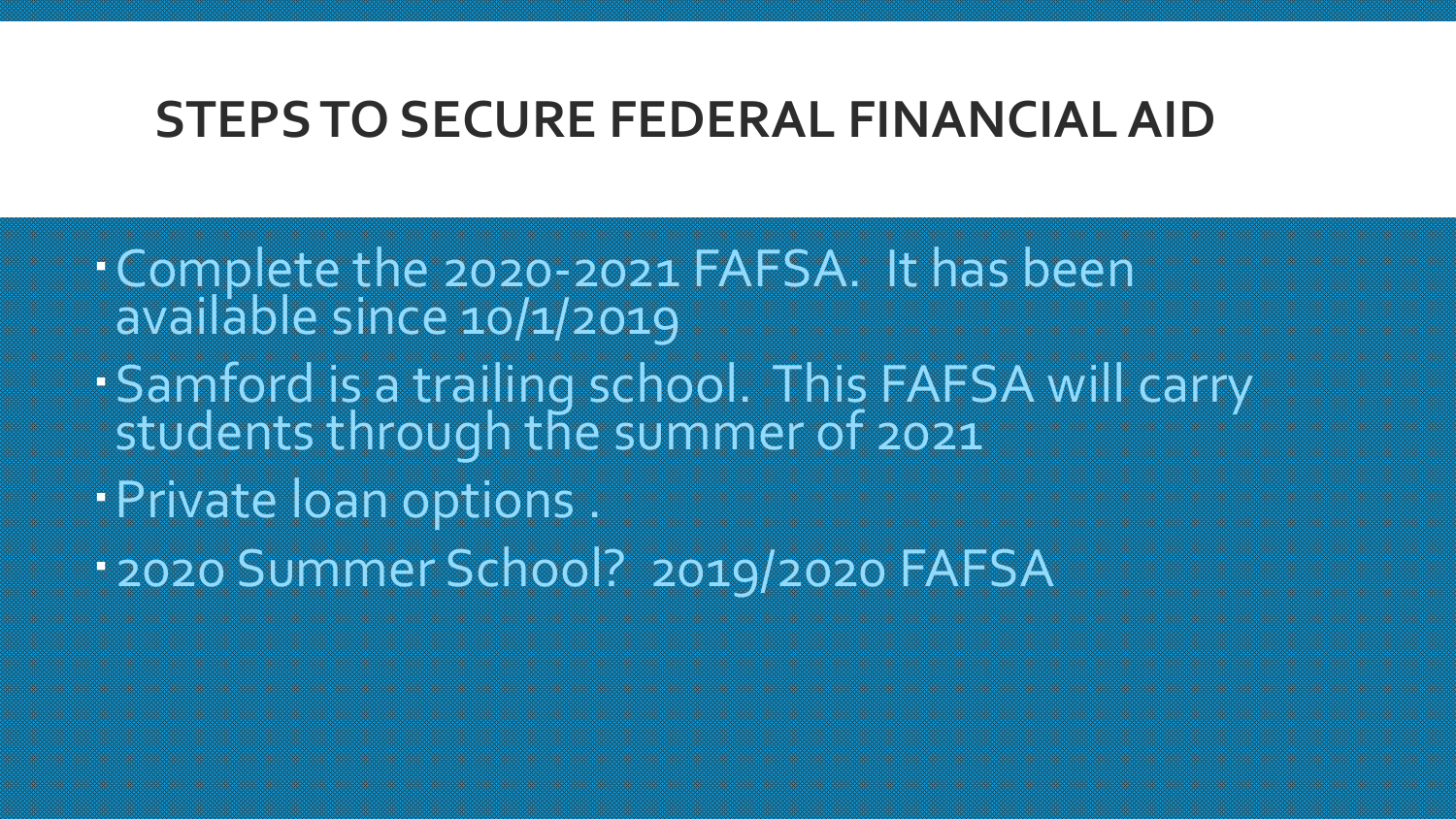### SUMMER SCHOOL AFTER GRADUATION AS AN UNDERGRADUATE…..

 If you are currently using a FAFSA for this 2019/2020 academic year, and are thinking about enrolling in Cumberland for the 2020 summer term, you will want to make a correction to your 2019-2020 FAFSA. You will want to do this in the spring immediately after you graduate.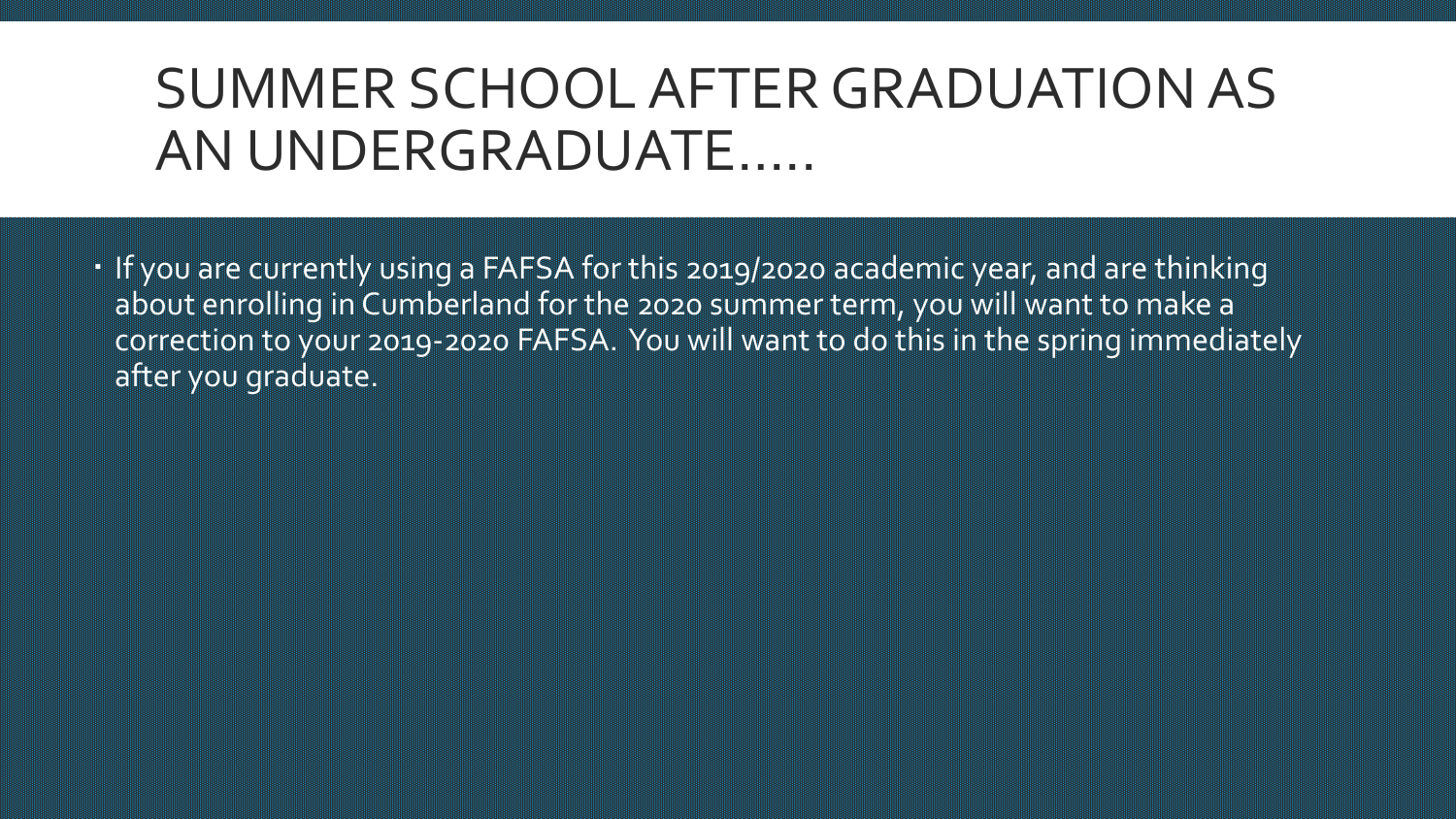# **LOAN TYPES**

#### **Unsubsidized Stafford Loan**

- **Annual Limit of 20,500**
- **Award is not credit based**
- **Amount is split between fall/spring terms**

#### **Graduate Plus Loan**

- **Is used primary to cover the remaining cost of Attendance**
- **Does not have a limit like the Unsubsidized Stafford Loan**
- **Award is derived from ones credit**
- **Amount is split between fall/spring terms**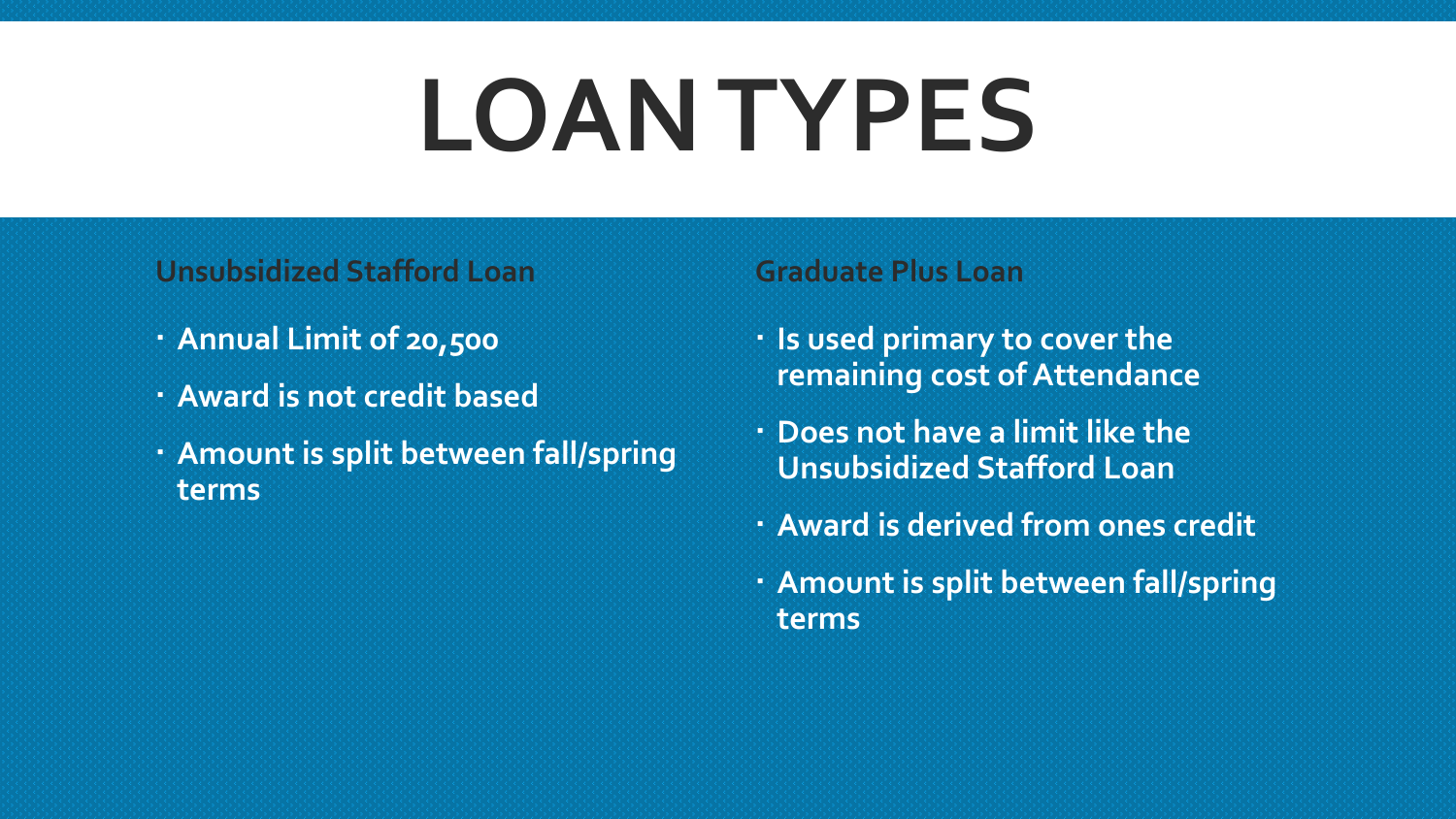## PRIVATE LOANS

www.credible.com/a/samford/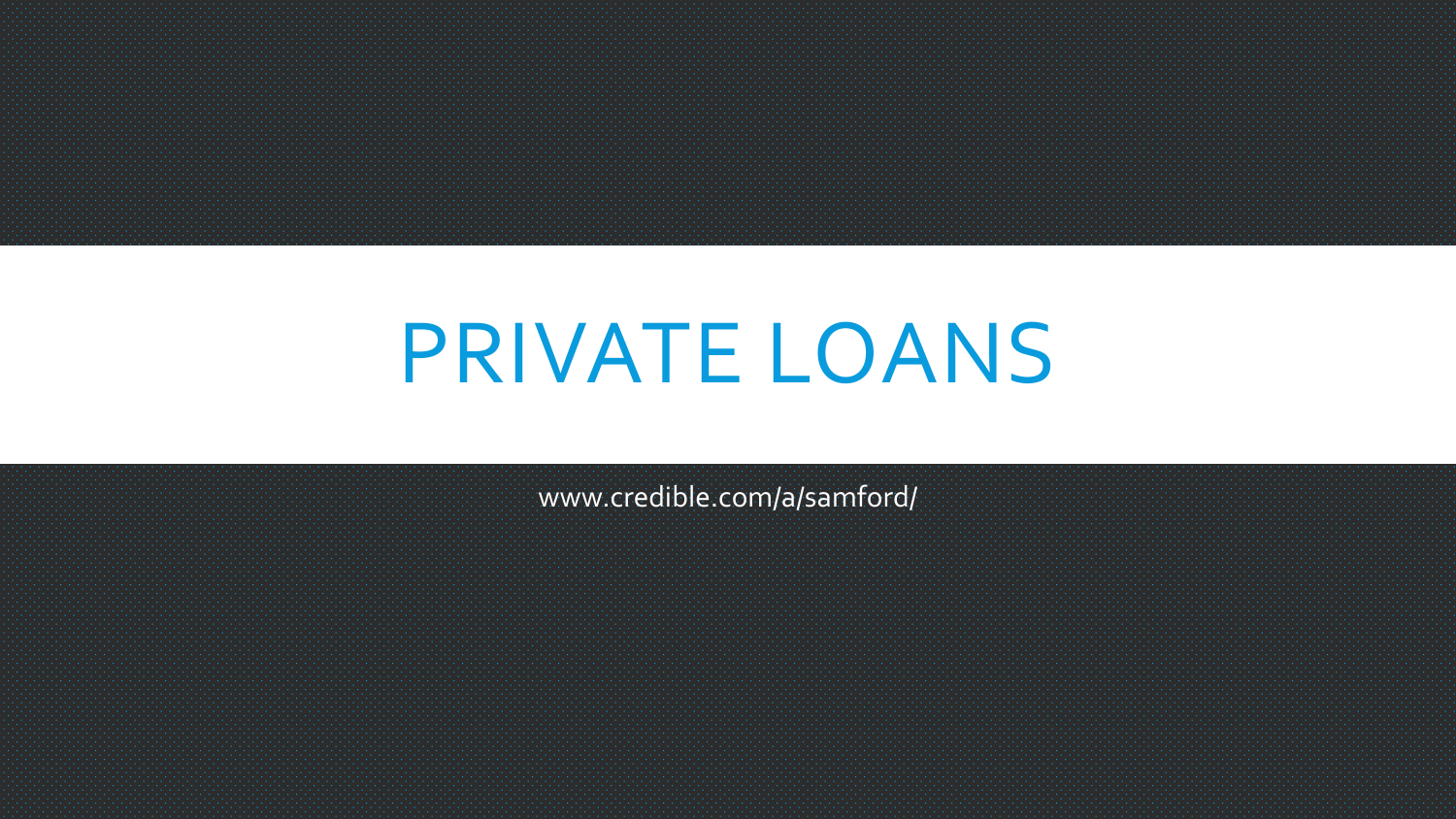### FEDERAL LOANS VS. PRIVATE LOANS

#### **Federal Loans**

#### **Private Loans**

- The gateway to federal is to complete the appropriate FAFSA
- 6 months grace period after graduation or enrollment less than part time.
- · Payments can be adjusted based on income.
- Loans could potentially be forgiven after 10 years of public service work.

Entirely credit based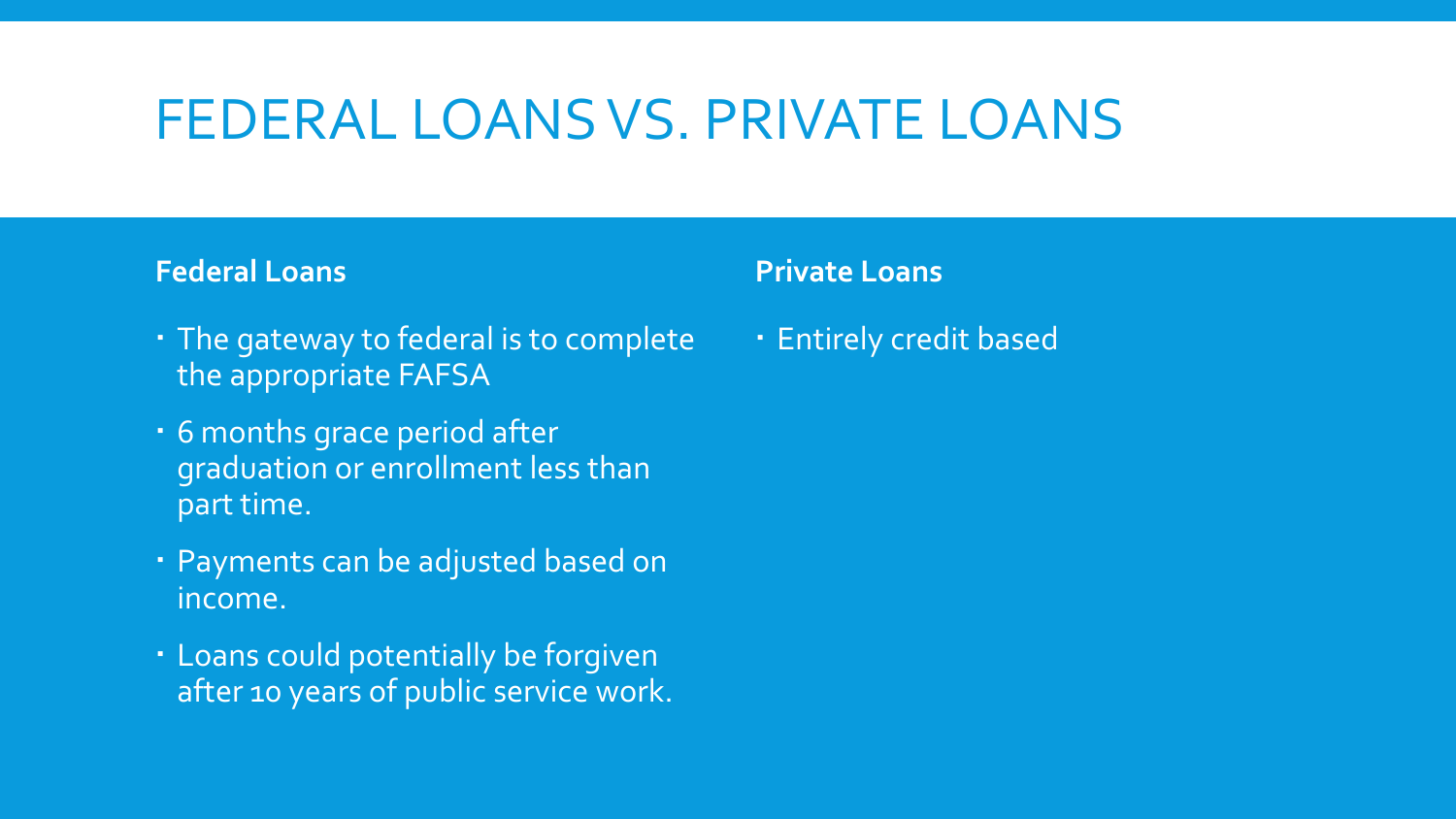### **VA BENEFITS COORDINATOR**



 Mr. David Dockery ddockery@Samford.edu (205) 726-2905

Samford is a **Yellow** Ribbon School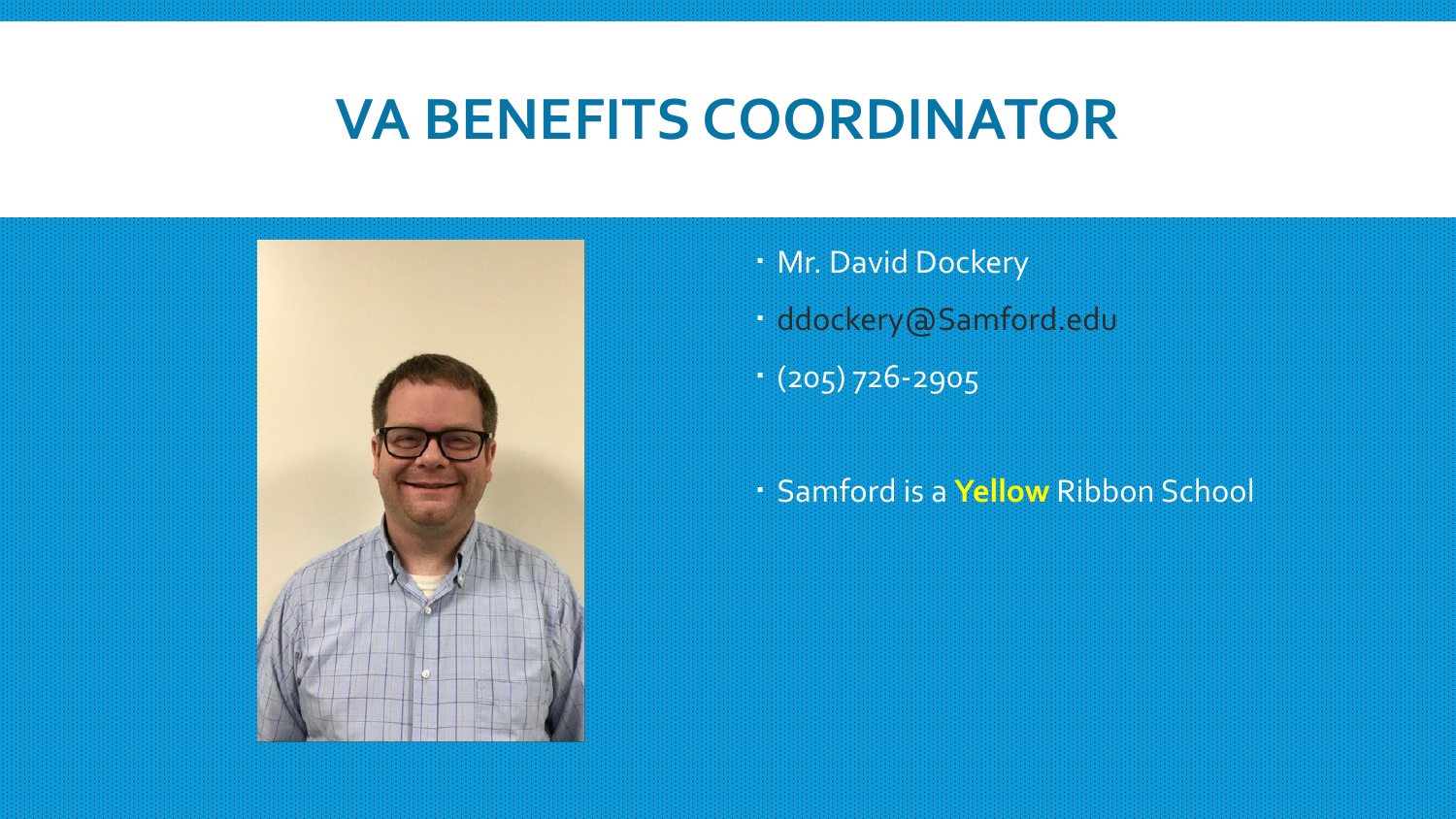# **TIPS**

- FERPA (Family Education Rights Privacy Act)
- Dual Degree Students
- · Independent students
- Communication via email
- Summer school- Budgets/financial aid
- What does Cost of attendance really mean?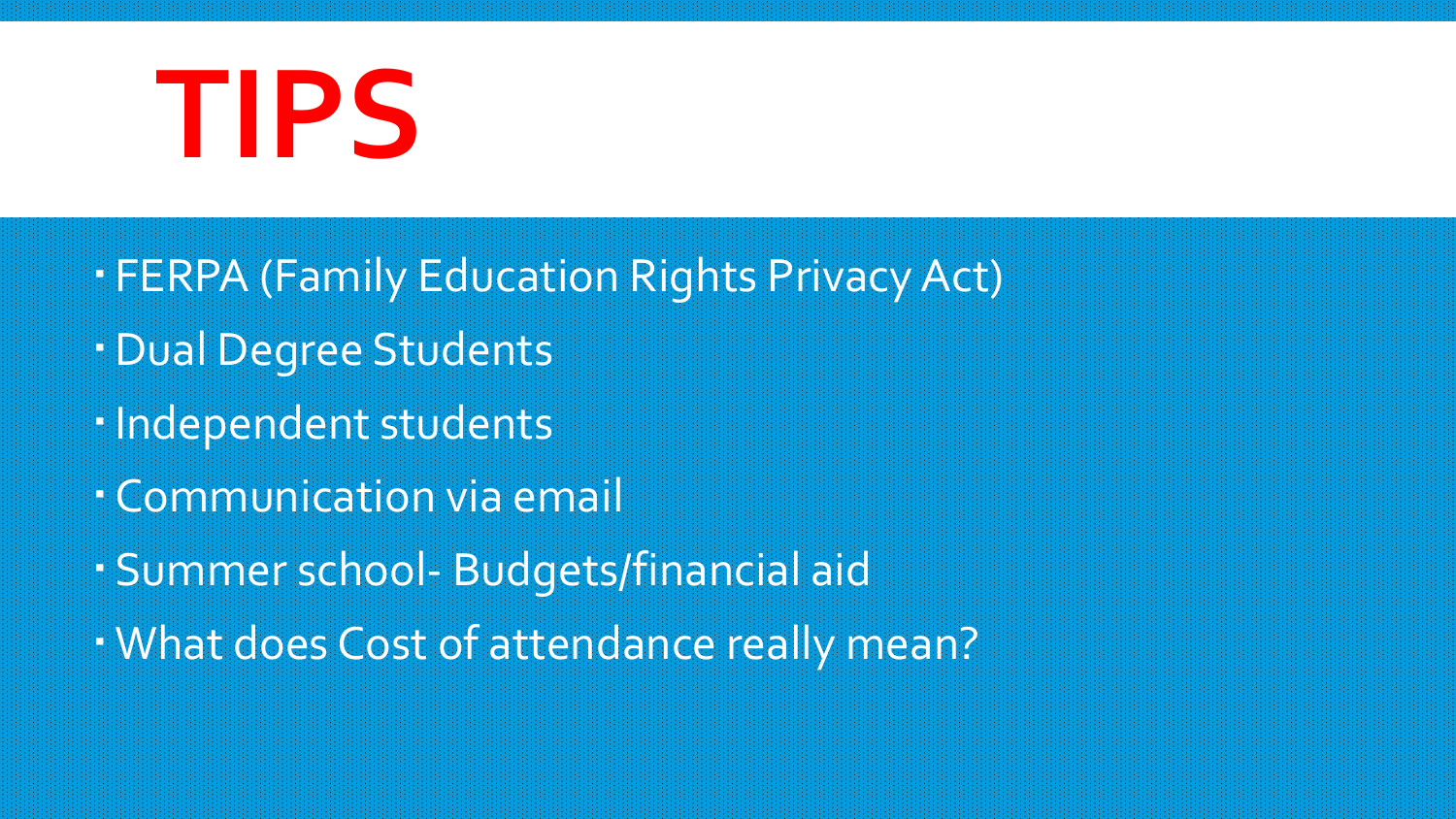## **PAYMENT PLAN**

Only available during the fall and spring semesters.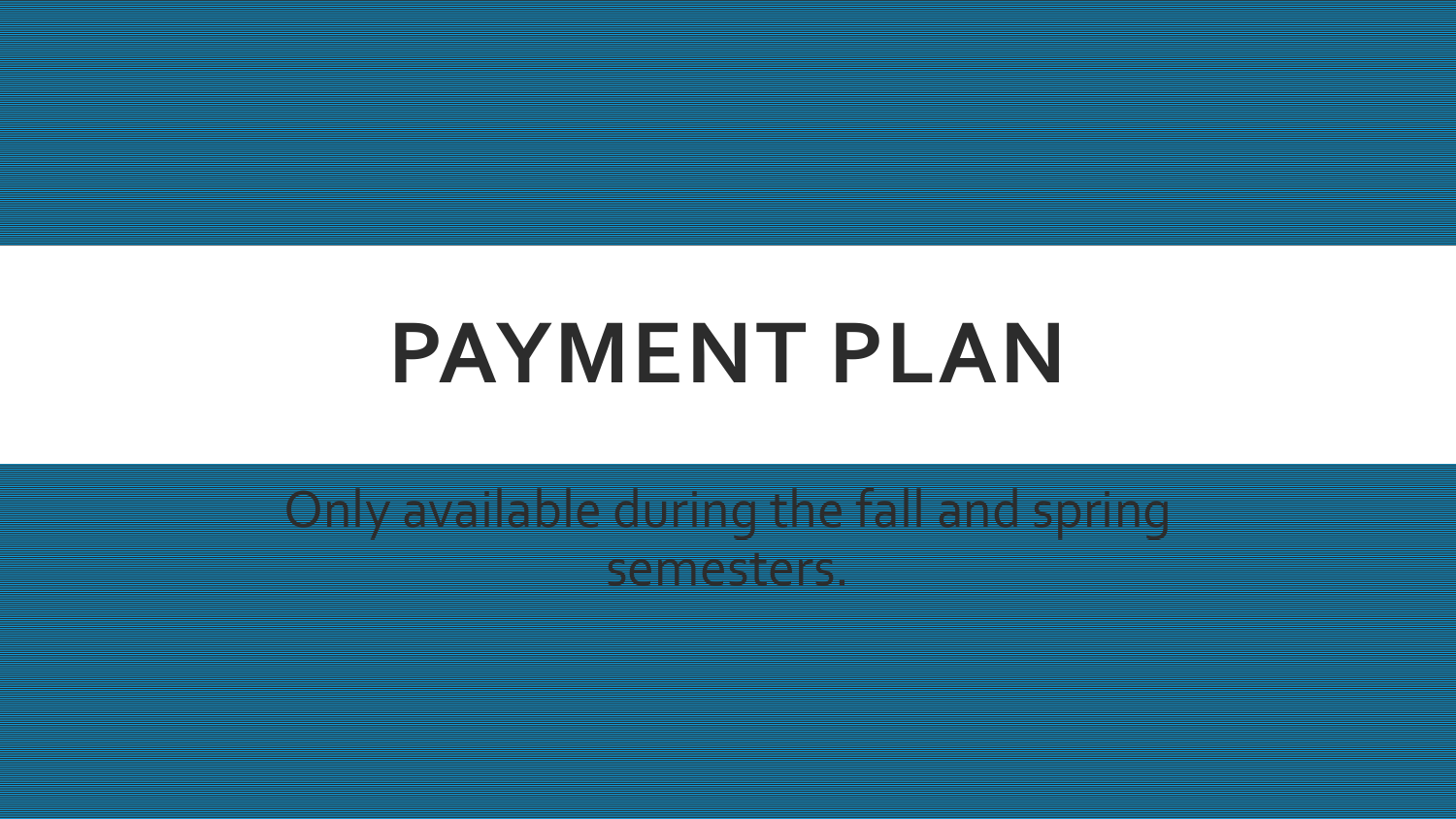

# **HOW YOUR BILL IS PAID**

10 days before your scheduled semester begins, our office will run a disbursement job that releases funds to cover your balance. If you have accepted all possible aid then you will receive a refund.